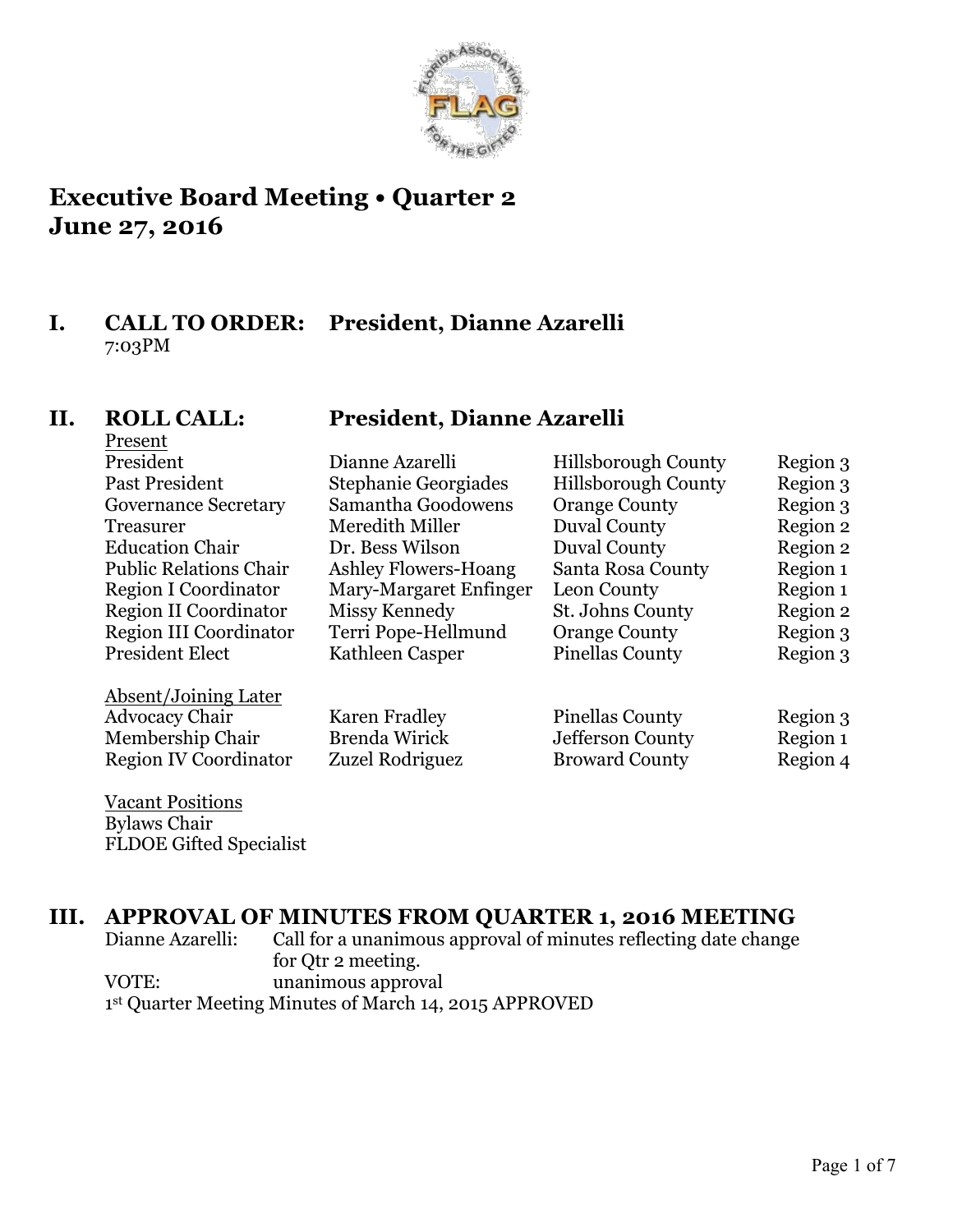# **IV. REPORTS**

### **A. Treasury Report: Meredith Miller**

• Profit & Loss - Net income \$1,145 report to date.

• Balance Sheet - Meredith questioned the Delaware Investments report. She is requesting information about how the Delaware Investment account is run. Kathleen Casper asked for clarification as to what that fund was. Stephanie Georgiades clarified by stating that the account was established during Terry Wilson's Presidency but in 2012 there was a large surplus in the checking account and \$20,000 was added to the fund. Currently, there is an estimated balance of \$40,000. The fund's intention is meant to handle operating costs for up to 2 years if there is no FLAG Conference. The fund is in Terry's name so this year Meredith and Kathleen will attempt to legally extricate her posthumously from the account and get it properly allocated to FLAG with a rotating Treasurer.

• Year to Date vs. Previous Year to Date – Meredith did a graph comparing last year's income to this year. This graph incorporates the membership and the conference which occurs in Quarter 3. To date we have generated \$3,600 through various sources i.e. PayPal, Check etc. There is a discrepancy about a book line item that Stephanie Georgiades indicated was an error. Meredith and Stephanie agreed to go over each line item and make sure that the items are accurate by both year and categories and possibly prepare the books for an audit by an actual accountant. Once the budget audit is complete, we will enter the reconciled report as part of the minutes for the next minute.

### **B. Secretary Report: Samantha Goodowens**

• Samantha has been working with Rene Islas at NAGC to offer attendees from Florida free admission to the exhibit hall as well as a discount toward attendance. She sent out the flier (attached) to all the Gifted Coordinators at the Orange, Seminole, Osceola and St. John's District ESE's to publicize to their families. She asked the Coordinators to give her a list of their Gifted teachers so she could connect with them as well. To date there was no response from the Coordinators.

• Samantha will be reaching out to the Central Florida Public School Boards Coalition to ask them for time at their next meeting to invite the I-4 corridor school districts to the NAGC Convention and to facilitate a formal introduction to FLAG and it's resources.

### **C. President-Elect Report: Kathleen Casper**

Asked for the members of the board to review her written report. Kathleen, Dianne, Samantha and Lauri Kirsch met with the NAGC advance team at Coronado Springs to discuss some early media and general set-up for the National Conference. The meeting was not very productive, and Dianne and Kathleen have asked for a new administrative meeting with only them in attendance to further their ability to be more productive.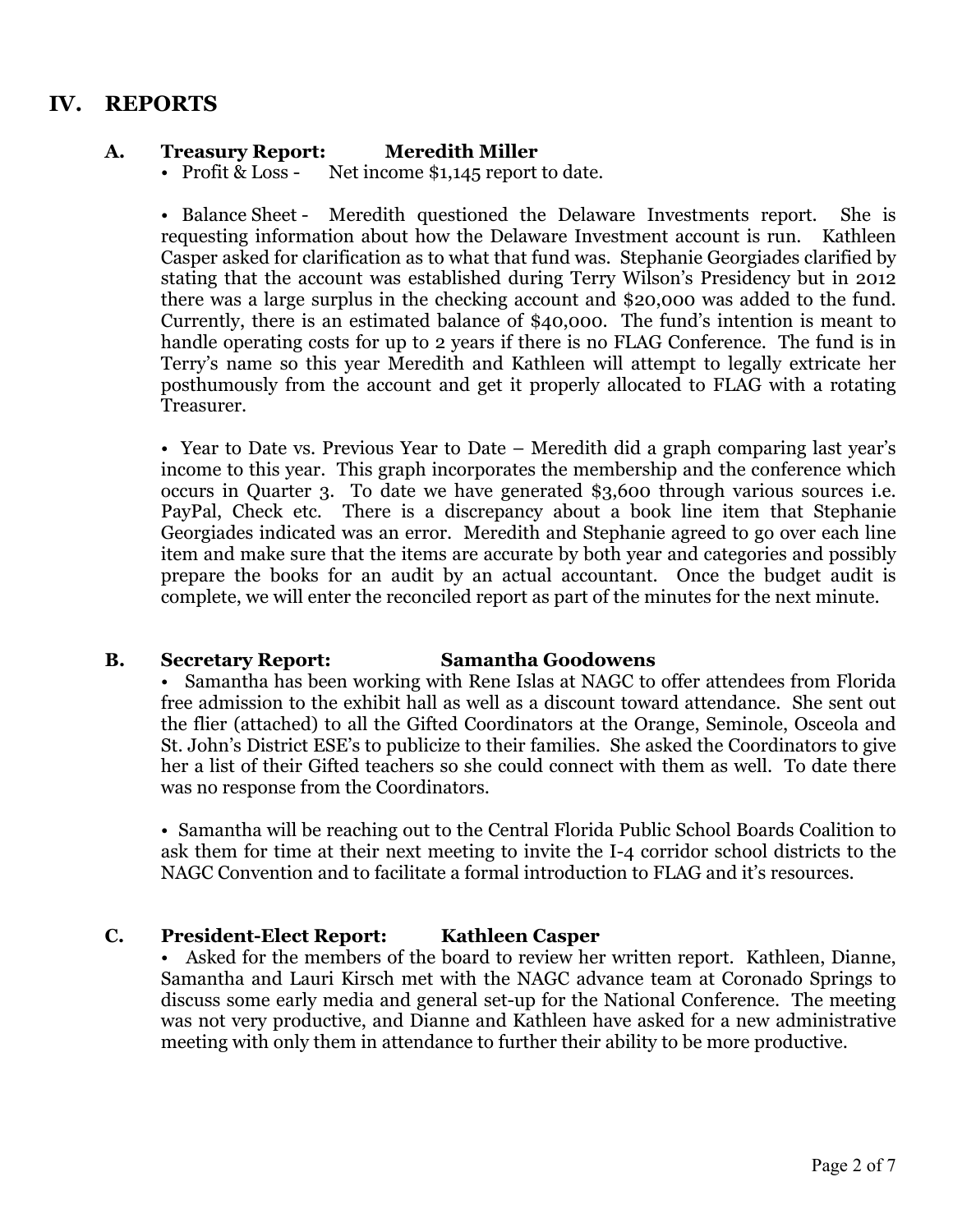#### **D. Past President Report: Stephanie Georgiades**

• Her report was published in the most recent newsletter.

• Kathleen Casper was nominated un-opposed for President-Elect and was appointed to the post of President-Elect. The next available election will be in October/November for the position of Secretary.

#### **E. President Report: V. Dianne Azzarelli**

• Dianne was in attendance at the dinner at Coronado Springs. She also reported having truncated productivity because of Lauri's participation. The administrative issues were not discussed because fundraiser ideas dominated the conversation.

• Dianne met with the founder of a foundation that educates and runs programs on honeybees. They are rolling out a program for Florida aimed at typical 4<sup>th</sup> grade students so she estimates that the  $2^{nd}$  and  $3^{rd}$  Grade Gifted students will benefit from this program.

#### **F. Committee Chair Reports:**

#### **1. Advocacy Committee Chair: Karen Fradley**

• Karen is not in attendance. Dianne read from an email on her behalf. Written report attached to the minutes.

Saturday during the NAGC Convention, there will be special events focusing on parents. The NAGC doesn't want to call it Parent's Day since they are hoping parents will want to participate for the entire schedule. The schedule has been set. The roundtables will be hosted by a member of the FLAG Board and a national professional.

| 7:30A  | Continental Breakfast                                                            |  |  |  |
|--------|----------------------------------------------------------------------------------|--|--|--|
| 8:00A  | Welcome / Information – NAGC, FLAG & FGN                                         |  |  |  |
|        | Sally Krisel, Dianne Azzarelli, Karen Fradley, Jennifer Martin                   |  |  |  |
| 8:30A  | Keynote: Understanding and Addressing Underachievement                           |  |  |  |
|        | D. Betsy McCoach and Del Siegle                                                  |  |  |  |
| 9:40A  | Roundtables:                                                                     |  |  |  |
|        | Sibling Relationships                                                            |  |  |  |
|        | - Perfectionism                                                                  |  |  |  |
|        | - Overexcitabilities                                                             |  |  |  |
|        | 2e (Twice Exceptional)                                                           |  |  |  |
|        | Critical and Creative Thinking at Home                                           |  |  |  |
|        | Acceleration                                                                     |  |  |  |
|        | Mindfulness                                                                      |  |  |  |
|        | <b>Homeschooling Profoundly Gifted</b>                                           |  |  |  |
|        | Motivation                                                                       |  |  |  |
|        | Underachievement                                                                 |  |  |  |
|        | Advocating for your child in the district and beyond<br>$\overline{\phantom{a}}$ |  |  |  |
|        | <b>Supporting Social and Emotional</b>                                           |  |  |  |
| 10:10A | <b>Closing Remarks</b>                                                           |  |  |  |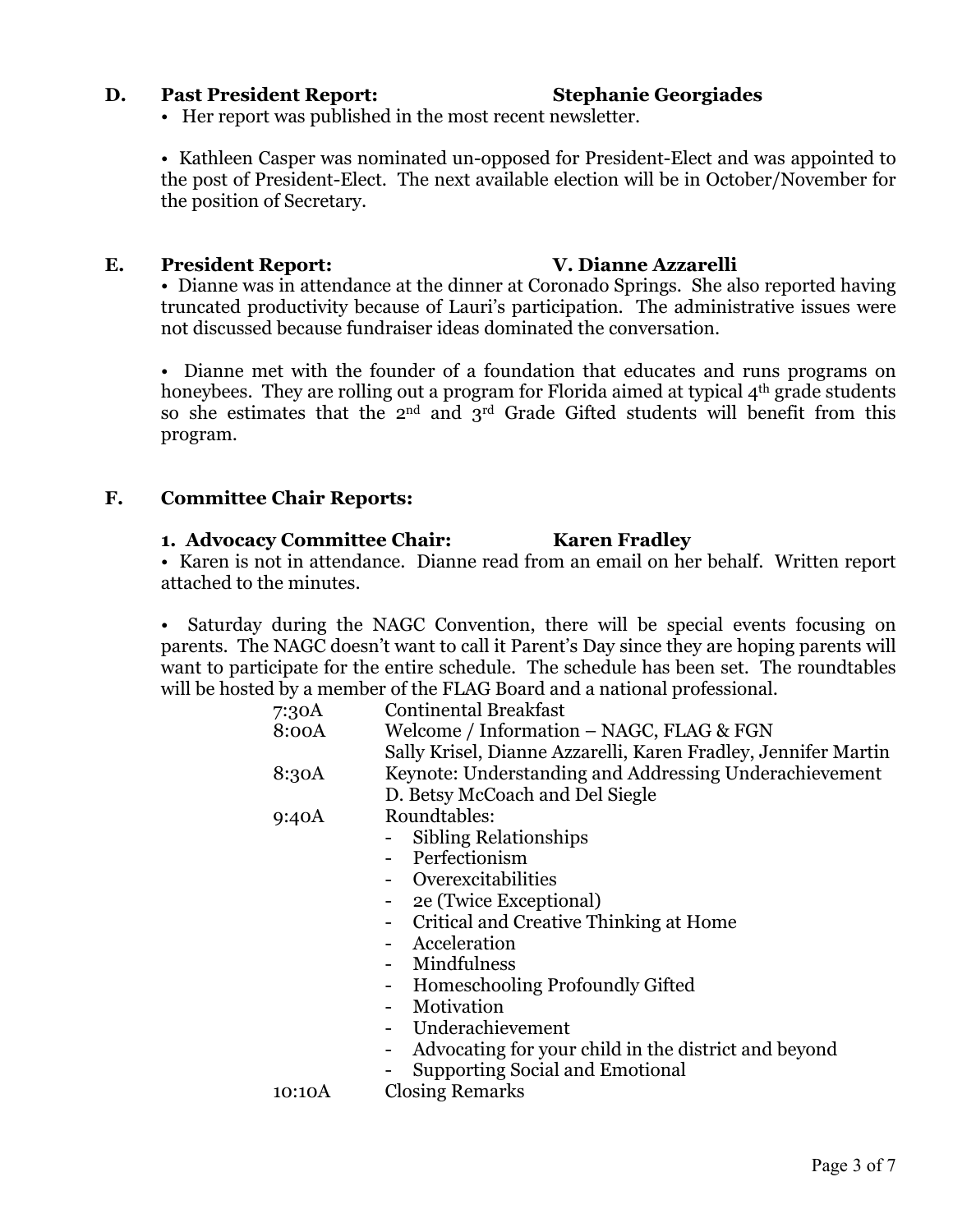#### **2. Bylaws Committee Chair: VACANT**

• This post will not be filled until such time as the post is needed.

#### **3. Education Committee Chair: Dr. Bess Wilson**

• Written report attached to the minutes.

• She has spent her time over the last quarter reaching out to the Regional Coordinators providing support as they work with parents and teachers in their regions, as well as getting the word out in their regions about the NAGC Convention.

• She will be focusing on getting more information available via FLAG's website.

#### **4. Membership Involvement Chair: Brenda Wirick**

• No written report attached to the minutes. Brenda not in attendance.

### **5. Public Relations Committee Chair: Ashley Flowers-Hoang**

• No written report attached to the minutes.

• Ashley is working on a template for the newsletter and the goal is to send them out on a monthly basis. She is looking to publish on the last Friday of each month. She has requested that the board members submit by the last Monday of the month so that she has time to compile and send out on Friday. Kathleen recommended that the newsletter have a Region section so that each region could publicize something each month. Ashley mentioned that she would send a reminder email to the board members each month to make sure that they submit. Dianne reminded everyone in this context that each region is expected to host 2 events per year and they should make sure that they be in different cities so they can make sure that at least one of them is accessible to all their members. Samantha recommended that there be a "kudos corner" from each region that could engender parents and educators to want to read the newsletter.

### **C. Region Reports:**

#### **1. Region I: Mary-Margaret Enfinger**

• Submitted written report attached to the minutes.

• Roger Fisher came to Region 1 to speak on nurturing creativity in standards based classrooms. Kathleen Casper was an integral part of the success of the program and it was amazing.

• Mary-Margaret is working on getting donations for giveaways during the NAGC Convention. She will deliver them to Dianne at work since she will not be coming to the convention until after it begins.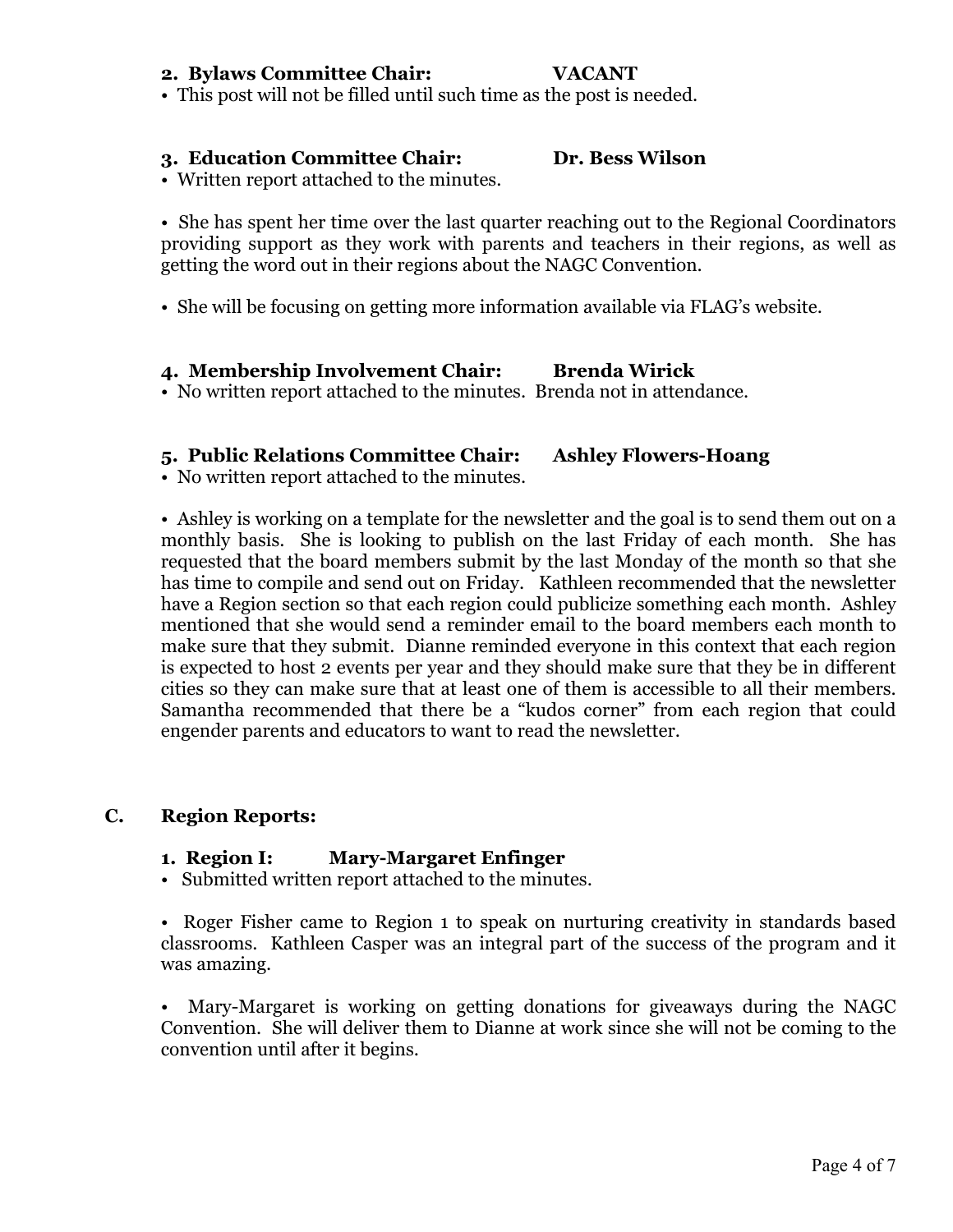• The Tallahassee Gifted Network has shut down. They were responsible for  $\frac{1}{4}$  of the communication with the parents in the region and it is a loss to the Gifted community. They have given their database to Mary-Margaret, who is going to forward that on to Brenda and Ashley.

### **2. Region II: Missy Kennedy**

• Submitted written report attached to the minutes.

• St. John County has experienced a restructuring of their Gifted departments. They have released most of their staff, including Missy, and they have moved some of their staff to new positions.

• Missy hosted a Parent Advisory Council meeting in May. She reached out to the Gifted Coordinators from the other districts in Region II, but did not get a very large response. They covered overexcitabilities and stress/anxiety with Gifted students. Michael Stapleton spoke on Mental Wellness.

• There was a Gifted Endorsement Bootcamp offering 3 of the Gifted endorsement classes in 2 weeks.

### **3. Region III: Terri Pope-Hellmund**

• Submitted written report attached to the minutes.

• Region III gained over 20 new members for FLAG during the UCF Gifted Conference. Dianne, Samantha and Terri were there to man a table and sign people in on site using an iPad.

• On May 26<sup>th</sup> Terri hosted a Region III Parent Council. They discussed typical Gifted characteristics, social/emotional, parenting when not all the children are Gifted, perfectionism, underachieving and parent's rights in the school district.

• Terri and Samantha are coordinating the volunteers for the NAGC Convention. They have compiled a spreadsheet of interested people and will be working with Robin Feldman to meet the positions asked for by NAGC.

### **4. Region IV: Zuzel Rodriguez**

• Submitted written report attached to the minutes. Zuzel not in attendance.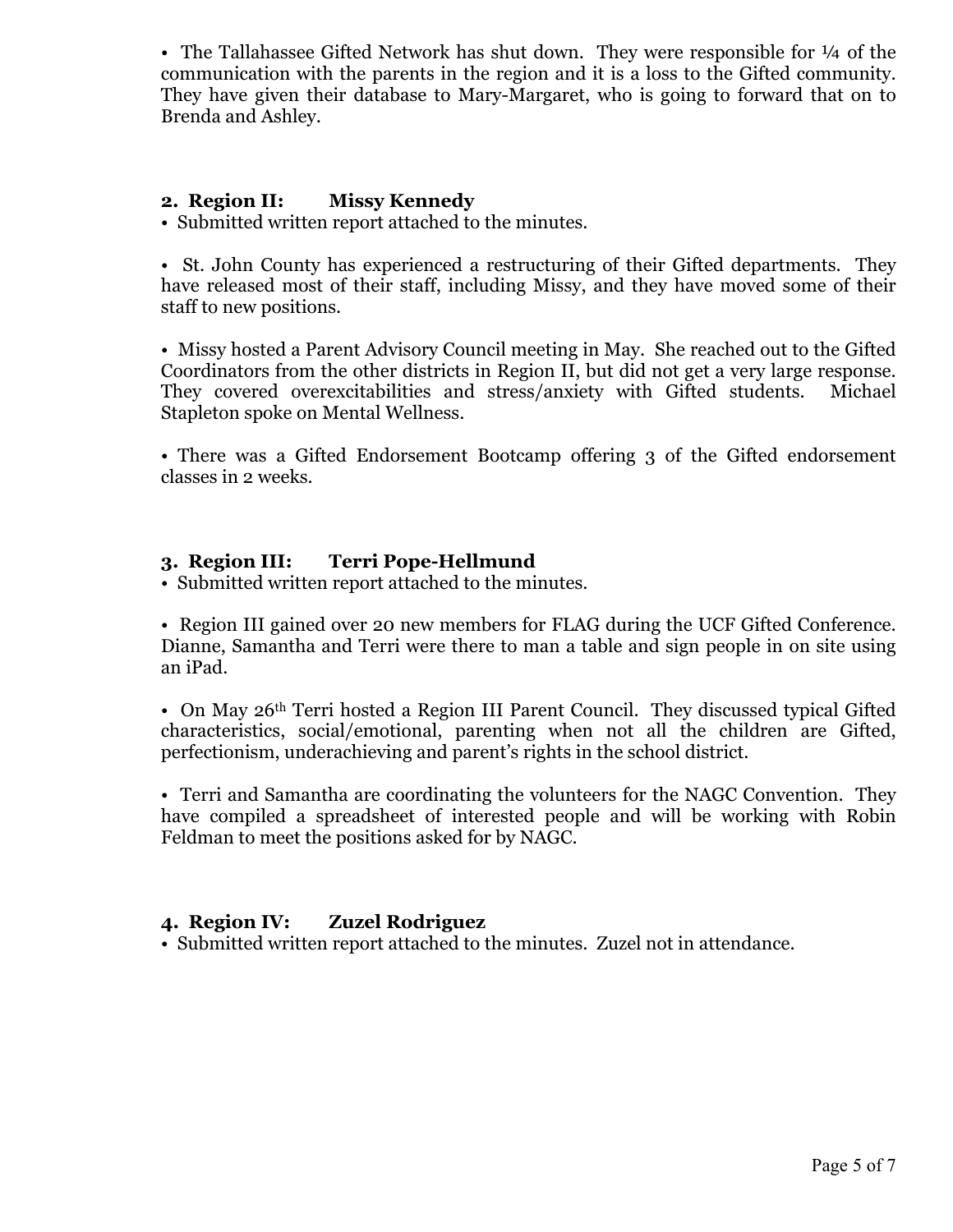### **D. Coordinator of FLAG: Stephanie Georgiades**

• Stephanie trained Brenda on Wild Apricot and showed her the online applications for through Google for the scholarships and awards offered by FLAG. While she was training Brenda, they discovered they had NO applicants for the Creative Teacher Award, 2 applicants for the Scobee Scholarship and 5 or 6 applicants for the Nicholas Green. The deadline is June 30, so there will be something put on the website and facebook page to see if we can get some more interest.

• Stephanie updated Dianne and Kathleen's FLAG email addresses and contact information.

### **E. FLDOE Gifted Specialist: VACANT**

• FLDOE has not hired a Gifted Specialist so there is no one available to be appointed to the board at this time.

# **V. NEW BUSINESS**

### **A. Need of New Advertisement**

• The Brochures that we have for FLAG are out of date and visually needing an update as well. The online brochure also does not download or print well. Stephanie is interested in heading this project and suggested the funds come from the region budgets for marketing materials. Samantha and Ashley have offered to help as well. Stephanie is hoping to have new designs available for the board to approve before the end of July.

• There is a need to get a new table cover. Dianne is going to price out the costs and have it for approval before the next board meeting. Dianne also outlined how FLAG will be received income via the NAGC Convention. There is a guarantee of \$5000 for the Florida attendees as well as a 10% share in educational programming sales.

### **B. South Florida Gifted and Talented Symposium / Friday, September 23, 2016**

• Dianne will be attending however, she needs to have a representative to assist her to represent FLAG. Dianne also requested that FLAG cover the hotel costs.

### **C. NAGC Conference Expectations**

• FLAG Board members are expected to be at the Board Meeting on November  $4<sup>th</sup>$ . The hope is that the FLAG Suite at the hotel will be large enough to accommodate a functional workspace.

• The 7 LAC Representatives are required to be there from Wednesday, November  $2<sup>nd</sup>$ . The NAGC will be paying for their conference registration but will not be supplying their hotel rooms. NAGC will be passing on their discount rate of \$129 for up to 5 rooms. FLAG will be covering half the costs for the board members but if the board members room with one another, then there will be no personal costs. Currently, Dianne and Stephanie will be sharing the FLAG suite, leaving the 5 LAC rooms for the 10 Board Members to share.